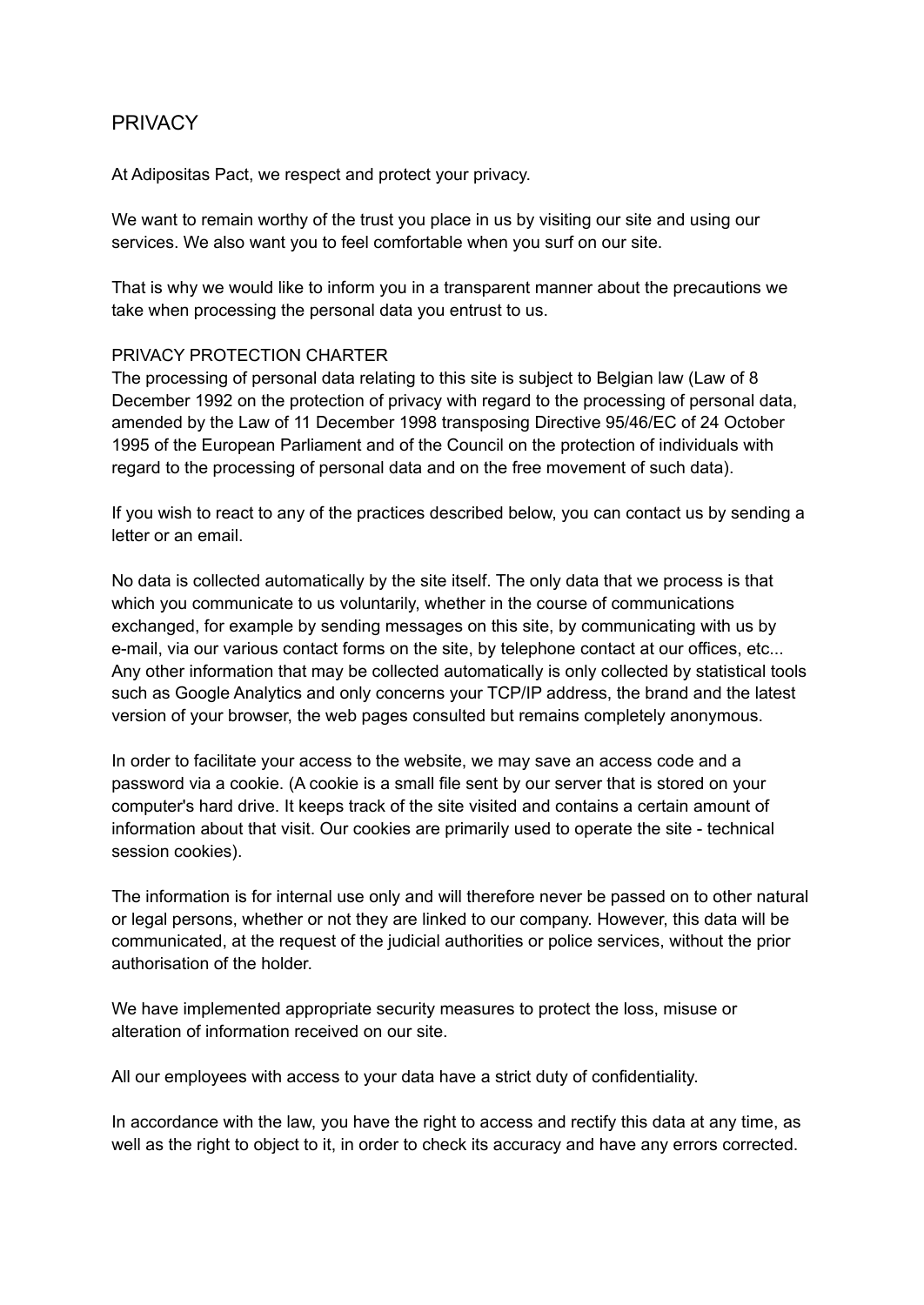To exercise this right, simply contact us:

By post to the following address: Adipositas Pact The Library 10 Square Ambiorix B-1000 Brussels Belgium

You can also contact us by email: info@pa-ap.org

We are not responsible for the privacy policy of websites that are linked to ours by a hyperlink.

If you feel that our site does not comply with this policy, you can contact our office by email or by post at the address given on the site.

### Updating.

Our office makes it its duty to regularly update this charter in order to take into account any legal, jurisprudential or technical developments. Only the latest version will prevail.

Date of last modification : 14th December 2021

For what purposes do we save your personal data? We need your personal data:

to inform you about new products and services offered and to provide you with information to compile statistics on the frequentation of the various sections of our site

Who is responsible for the processing of your personal data? The party responsible for processing the personal data collected on the Adipositas Pact site is Adipositas Pact, which manages the site and whose registered office is located in Belgium at Adipositas Pact The Library 10 Square Ambiorix B-1000 Brussels **Belgium** 

If you are a minor (under 18 years of age), you are not allowed to use our site and we ask you not to communicate your personal data to us.

### Social networks

### RGPD on social networks

The personal data that we process are those that you voluntarily communicate to us via the social network you are registered with, and enable us to respond to your requests. The information is for internal use only and will therefore never be transferred to other individuals or legal entities, whether or not they are linked to our agency. All useful information on the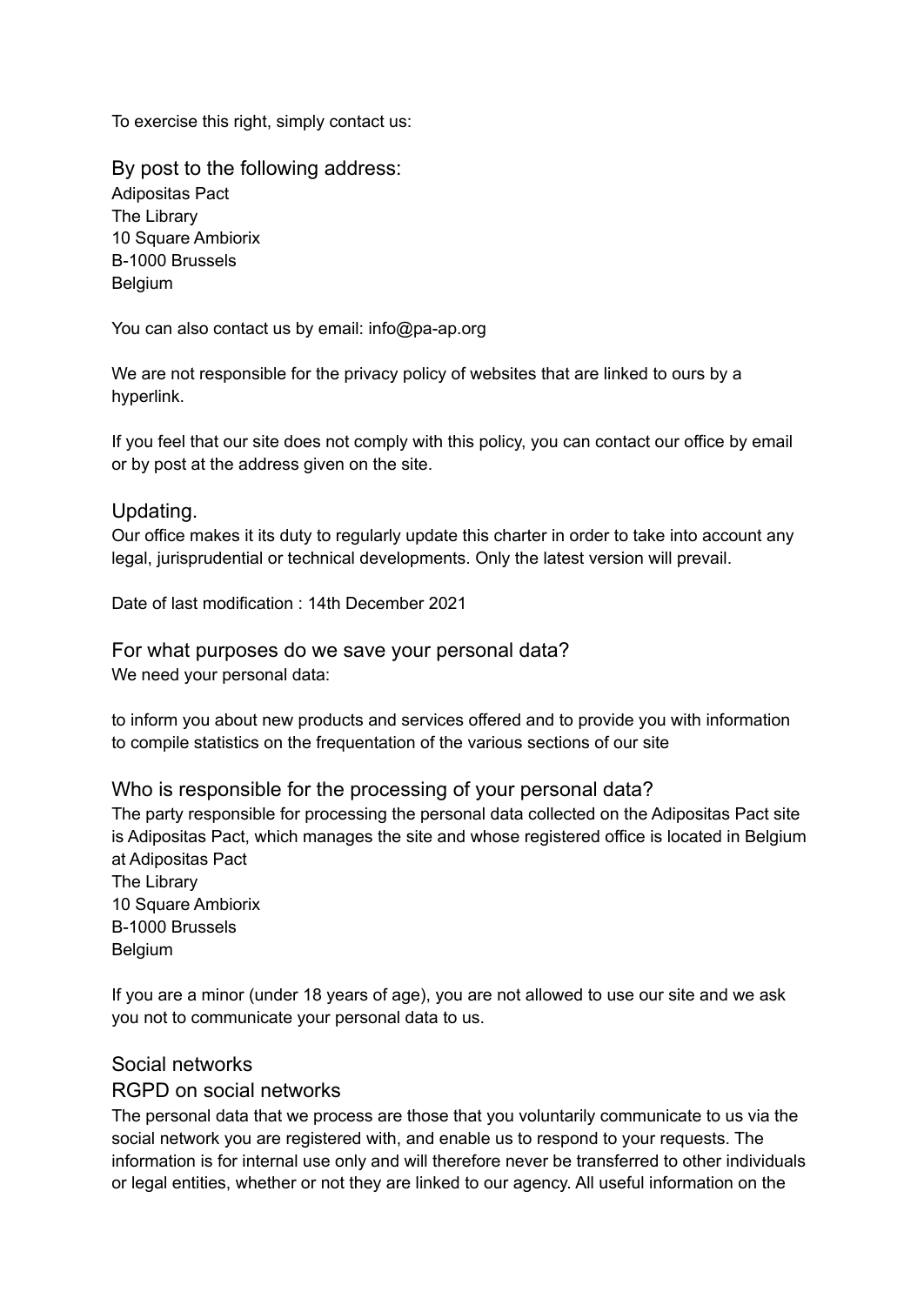conservation, right of access, rectification, deletion, viewing, correction, portability & modification of the personal data entrusted to us can be consulted at the following address: https://pa-ap.org or obtained on request in paper format.

## RGPD for competitions

The personal data that the organisers collect on participants is collected by the organisers in strict compliance with the provisions on the protection of privacy. They may be used for internal use and for the smooth running of the competition. If the nature of the competition requires that reminder messages be sent by e-mail, the participant agrees to receive these messages for the duration of the competition. All useful information on the conservation, right of access, rectification, deletion, viewing, correction, portability & modification of the personal data entrusted to us can be consulted at the following address: info@pa-ap.org or obtained on request in paper format.

The holder of the personal data acknowledges having been loyally and fully informed of the processing of said data by Adipositas Pact. In addition to this right to information, the holder has the following rights:

- Right of access to his/her data by the person concerned. That is to say, the right to obtain from the data controller the confirmation that the data is or is not being processed and the access to said data.
- Right to rectify inaccurate information and to have incomplete data completed
- Right to obtain the erasure of one's data when such data are no longer necessary for the purposes for which they were collected, if the person withdraws his consent (and there is no other basis (legal obligation) for the processing), if the person exercises his right to object to the processing
- Right to limitation: when the data controller no longer needs the data but they are still necessary. When such a limitation, as a temporary principle, is put in place, the data may only be processed, except for storage, with the consent of the data subject or for specific purposes.
- Right of portability: the data subject has the right to obtain the data he or she has provided in a structured, commonly used and machine-readable format and has the right to transfer these data to another controller without the original controller being able to prevent this. The data subject may request that his or her data be transmitted directly from one controller to another.
- Right of opposition: the data subject has a right of opposition to the processing which allows him/her to ask the controller to stop processing his/her data and, in any case, a right of opposition to the canvassing.
- Any request for the exercise of these rights can be addressed to our office via : info@pa-ap.org.
- A reply will be given, via the same communication channel, as soon as possible and at the latest within one month of receipt of the request.
- No payment will be required unless the requests are manifestly unfounded or excessive (repetitive nature).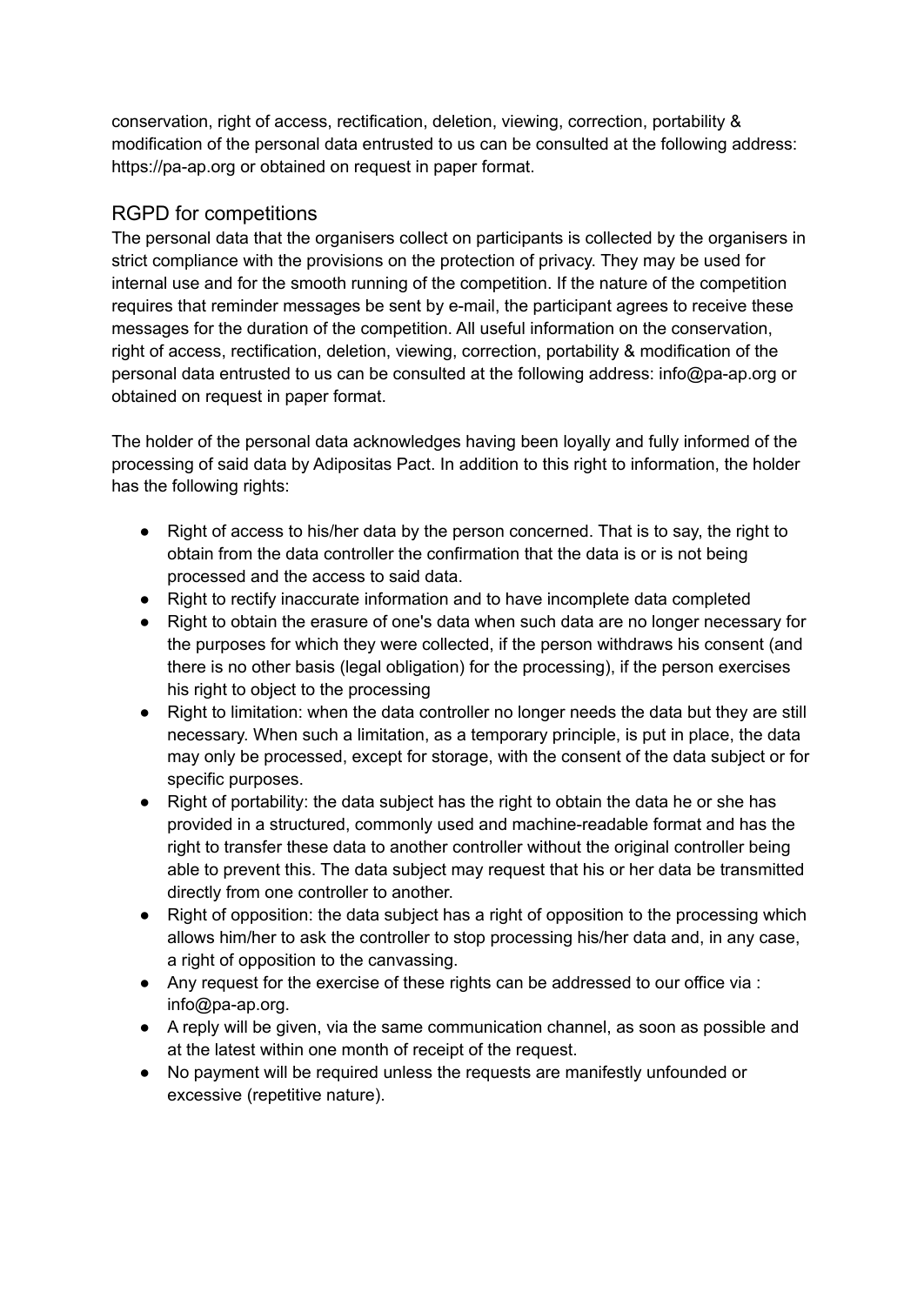# WHAT IS A COOKIE?

Cookies are small files that websites put on your computer's hard drive or on your mobile phone's browser. Cookies are widely used in order to operate websites, improve the user experience and to communicate certain information to the owner of a website. Our cookies can store information about your online preferences and enable us to tailor our website to your preferences.

### HOW DO YOU ACCEPT OR DECLINE THE USE OF COOKIES?

Users always have the ability to adjust their computer settings to accept all cookies or to decline them or to be notified when a cookie is used. The refusal of cookies may result in certain personalised services not being offered to the user, which may prevent full use of all the website's functionalities.

If you wish to reject the use of all or part of the cookies, you must adjust your browser settings.

### HOW DO WE USE COOKIES?

During your visit to the website, we collect, independently of the use of cookies, through the simple connection established by your telephone with the site, information about you, including your operating system, browser version, domain name and IP address, the last web page visited and the pages of the site you visit. We may use this information for marketing, advertising, profile composition or other promotional purposes.

The information collected by cookies can help us analyse site usage and enable us to provide a better user experience. The information collected by cookies may be used to identify you.

#### WHAT COOKIES WE USE

Technical cookies :

Some of our cookies are strictly necessary for the use of the site and certain features of the site. These functional cookies cannot be refused when using the site. This category includes, among others, cookies to record whether or not a user has consented to the use of cookies on the site.

Session cookies and preference cookies :

We may use cookies to facilitate the use of the site, such as the possibility offered to the user to navigate through the different pages. These cookies cease to function at the end of a session (for example, when the user closes the browser window). We may also use cookies to store your preferences and choices on the site for a longer period of time. In general, these cookies will cease to be active after two years.

Analysis cookies :